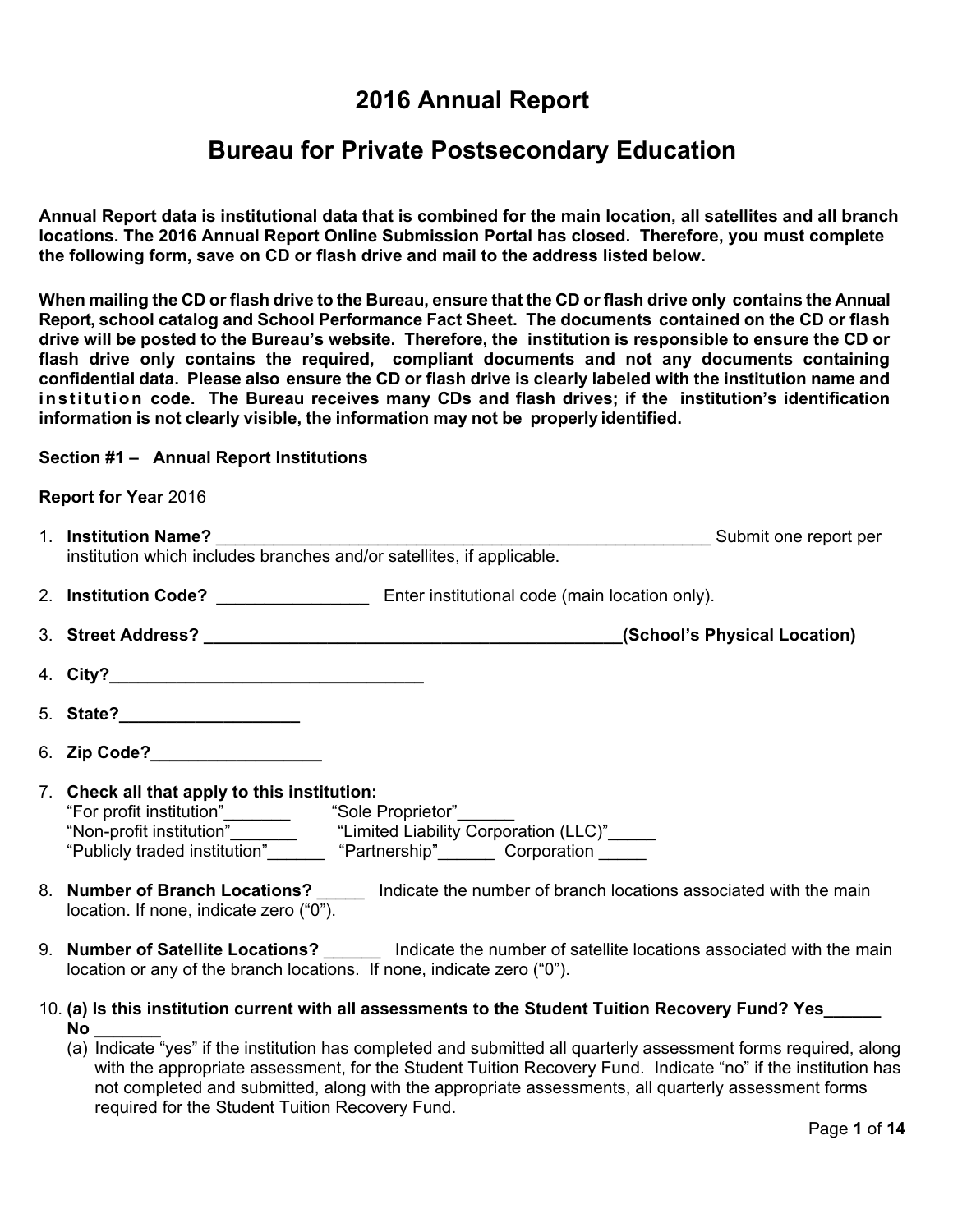- **(b) Is this institution current on Annual Fees? Yes\_\_\_\_\_ No\_\_\_\_\_\_**
- (b) Indicate "yes" if the institution has paid its Annual Fees. Indicate "no" if the institution has not paid its Annual Fees.
- 11. **Is your institution accredited by accrediting agency/agencies recognized by the United States Department of Education? Yes\_\_\_\_ No\_\_\_\_ Include only full institutional approval,** not programmatic approval. **Enter the name of the accrediting agency.**

**\_\_\_\_\_\_\_\_\_\_\_\_\_\_\_\_\_\_\_\_\_\_\_\_\_\_\_\_\_\_\_\_\_\_\_\_\_\_** Refer to the list of accrediting

agencies recognized by the United States Department of Education.

- 12. **If your institution has specialized accreditation from a recognized United States Department of Education approved specialized/programmatic accreditor, List the accreditation.**
- **\_\_\_\_\_\_\_\_\_\_\_\_\_\_\_\_\_\_\_\_\_\_\_\_\_\_\_\_\_\_\_\_\_\_\_\_\_\_\_\_\_\_\_\_\_** 13. **Has any accreditation agency taken any final disciplinary action against this institution? Yes\_\_\_\_\_ No\_\_\_\_** Indicate "yes" if the institution has had final disciplinary action taken against it by an accreditation agency; Indicate "no" no final action has been taken against the institution by an accreditation agency. If Yes, please submit a paper copy of the action refer to the Annual Report Completion Check Sheet.

\*For questions 14-19 please disclose any funds received by the institution from the federal and/or state government to provide services to the general public.

- 14. **Does your institution participate in federal financial aid programs under Title IV of the Federal Higher Education Act?** Yes No
	- **What is the total amount of Title IV funds received by your institution in 2016?**
- 15. **Does your institution participate in veteran's financial aid education programs?** 
	- **Yes \_\_\_\_\_ No\_\_\_\_\_**

**\_\_\_\_\_\_\_\_\_\_\_\_\_\_\_\_\_\_\_\_\_\_**

**\_\_\_\_\_\_\_\_\_\_\_\_\_\_\_\_\_\_** 

**\_\_\_\_\_\_\_\_\_\_\_\_\_\_\_\_**

- **What is the total amount of veteran's financial aid funds received by your institution in 2016? \_\_\_\_\_\_\_\_\_\_\_\_\_**
- 16. **Does your institution participate in the Cal Grant program? Yes \_\_\_\_\_ No \_\_\_\_\_\_** 
	- **What is the total amount of Cal Grant funds received by your institution in 2016?**
- 17. **Is your institution on the California's Eligible Training Provider List (ETPL)**? **Yes \_\_\_\_ No\_\_\_\_**
- 18. **Is your institution receiving funds from the Workforce Innovation and Opportunity Act (WIOA)**  Program? Yes **No** 
	- **What is the total amount of WIOA funds received by your institution in 2016?**
- 19. **Does your Institution participate in, or offer any other government or non-governmental financial aid programs? Yes \_\_\_\_ No \_\_\_\_ (i.e., WIC, vocational rehab, private grants/loans, institutional grants/loans) If yes**, please provide the name of the financial aid program.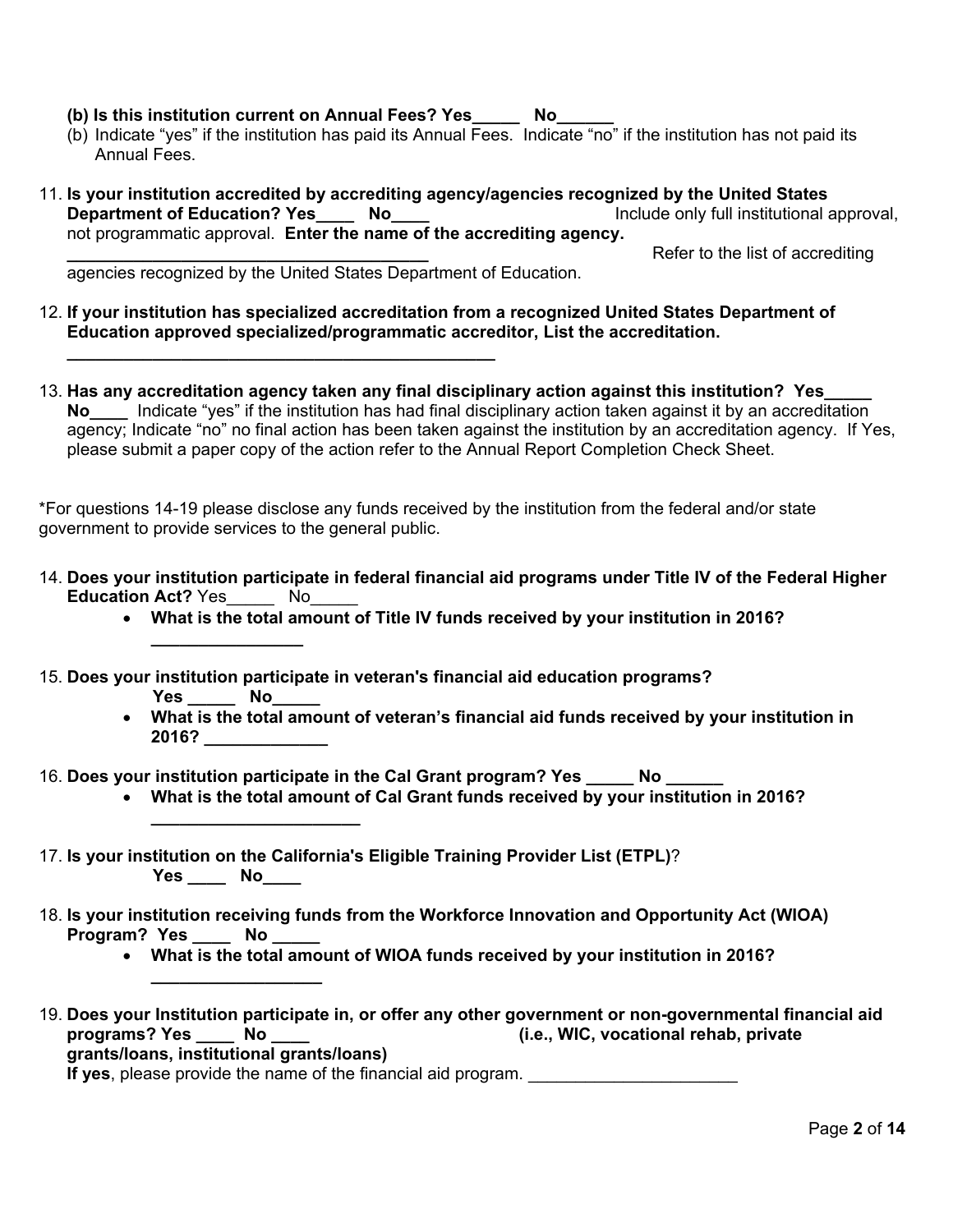## 20. **The percentage of institutional income in 2016 that was derived from public funding.**

**\_\_\_\_\_\_\_\_\_\_\_\_** 

(Add #14, #15, #16, and #18. Divide the sum by Institution's Total Revenue) All money that is generated by the government to provide services to the general public is "public funding".

- 21. **If your institution reports a Cohort Default Rate to the U.S. Department of Education, enter the most recent three-year cohort default rate reported to the U.S. Department of Education for this institution. \_\_\_\_\_\_\_\_\_** The Cohort Default Rate (CDR) represents the percentage of this institution's students that failed to make required payments on their federal loans within three years of when they were required to begin repayment of that loan.
- 22. **The percentage of the students who attended this institution in 2016 who received federal student loans to help pay their cost of education at the school. \_\_\_\_\_\_\_\_\_**
- 23. **Total number of students enrolled at this institution. \_\_\_\_\_\_\_\_** Indicate the number of students enrolled in all programs at your institution, beginning January 1 through December 31, minus the number of students who cancelled during the cancellation period.
- 24. **Number of Doctorate Degrees Offered?** \_\_\_\_\_\_\_\_\_\_ Indicate the number of Doctorate degrees the institution offered for the reporting year.
- 25. **Number of Students enrolled in Doctorate level programs at this institution?** \_\_\_\_\_\_ Indicate the number of students enrolled in all Doctorate programs at your institution; number of students at the beginning of the year (enrolled/active students as of January 1) plus the number of students enrolling during the year (through December 31) minus the number of students who cancelled during the cancellation period.
- 26. **Number of Master Degrees Offered?** \_\_\_\_\_\_\_\_\_ Indicate the number of Master degrees the institution offered for the reporting year.
- 27. **Number of Students enrolled in Master level programs at this institution? \_\_\_\_\_\_\_\_** Indicate the number of students enrolled in all Masters programs at your institution; number of students at the beginning of the year (enrolled/active students as of January 1) plus the number of students enrolling during the year (through December 31) minus the number of students who cancelled during the cancellation period.
- 28. **Number of Bachelor Degrees Offered?** \_\_\_\_\_\_\_\_\_\_ Indicate the number of Bachelor degrees the institution offered for the reporting year.
- 29. **Number of Students enrolled in Bachelor programs at this institution?** The lindicate the number of students enrolled in all Bachelor level programs at your institution; number of students at the beginning of the year (enrolled/active students as of January 1) plus the number of students enrolling during the year (through December 31) minus the number of students who cancelled during the cancellation period.
- 30. **Number of Associate Degrees Offered? \_\_\_\_\_\_\_\_\_** Indicate the number of associate degrees offered for the reporting year.
- 31. **Number of Students enrolled in associate programs at this institution?** \_\_\_\_\_\_\_\_ Indicate the number of students enrolled in all associate programs at your institution; number of students at the beginning of the year (enrolled/active students as of January 1) plus the number of students enrolling during the year (through December 31) minus the number of students who cancelled during the cancellation period.
- 32. **Number of Diploma or Certificate Programs Offered? \_\_\_\_\_\_\_\_\_\_** Indicate the number of diploma or certificate programs offered during the reporting year.